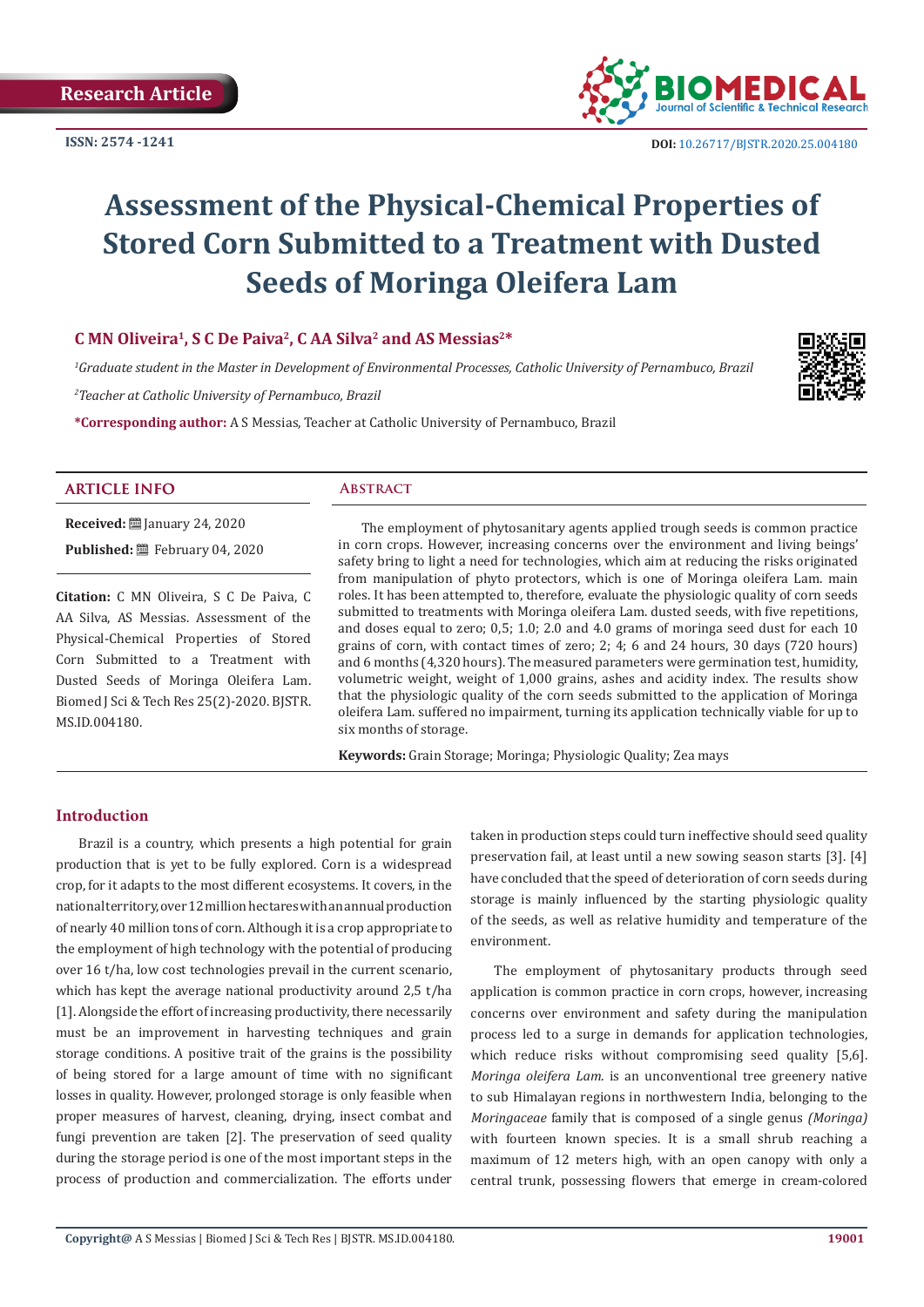panicles, known by several names according to their different uses; it is also known as "drumstick" for the form of its fruits which is a staple food in countries such as India and Africa [7,8]. The paste made of raw seeds is antibacterial; active substances are found in seed cotyledons, possessing three main components: "welloil", flocculator, both polypeptides (proteins), substances not yet clearly identified, and antimicrobial substance 4 - L - Rhamnosyl - oxybenzyl - isothio - cyanate (RI), according to [9,10]. The great concern with the environment has led numerous researchers to seek viable, effective and safe alternatives for the use of products applied during the corn grain storage process that allow commercialization, without quality. The purpose of the present study was to test the possibility of increasing corn grains storage times when treating them with dusted seeds of Moringa oleifera Lam. by preserving their physiologic quality.

# **Materials and Methods**

The present study was conducted in the Laboratory of Analytic Chemistry of the Environmental Engineering department of the Catholic University of Pernambuco, Recife, Pernambuco, Brazil.

### **Collection of Preparation of the Raw Materials**

**Corn:** The samples of corn BRS - Gorutuba employed in this study were provided by the Seed Laboratory (Seed Chamber) of the Agronomy Institute of Pernambuco - IPA, Recife/PE, Brazil, lot APRMG - 73/2014, 2014/2014 harvest, S-2 category, sent to storage and production in the year of 2014, corresponding to 25 tons, by the Center of Production and Commercialization - CPC of Petrolina, Recife/PE. After the homogenization of the collective sample, two final samples were withdrawn (of 2 kg each) to perform the laboratorial analysis. These samples were packaged individually in paper bags, wrapped in plastic bags, labeled and kept under refrigeration, at temperatures between 13 and 14 °C until used.

**Moringa oleifera Lam:** The moringa seeds were collected at the Center of Production and Commercialization - CPC of Petrolina, from the Agronomy Institute of Pernambuco – IPA, Recife/PE, Brazil, peeled and dried in an oven at 70°C for 30 minutes. After drying, the seeds were dusted and sieved at 14 mesh [7] and packaged in a sealed plastic recipient to prevent humidity exposure.

# **Calculation of the Concentrations of Moringa Seed Dust and Contact Time with the Corn**

The treatments were performed with five repetitions, in doses of zero; 0.5; 1.0; 2.0 and 4.0 grams of Moringa oleifera Lam. seed dust for each 10 grains of corn, with contact times of zero; 2; 4; 6 and 24 hours, 30 days (720hours) and 6 months (4,320 hours). The relation between moringa dust (mg/g) and sedimentation time (h) was adjusted according to a Composite Central Design (CCD) and their values combined in an experimental matrix.

# **Performed Determinations**

**Humidity:** Water contained in the seeds is extracted in the form of vapor by the application of heat under controlled conditions. The recommended method was developed to reduce oxidation, decomposing or loss of other volatile substances while as high removal as possible of water. The determinations of humidity on the samples of corn and dusted moringa were performed before and after each treatment, which used a stove at 105°C for 24 hours [11]. The results were expressed in humidity percentage.

**Germination Test:** This test aims to determine de maximum potential of germination off a seed lot, which can be used to compare the quality of different lots and estimate the value required to sowing a field. In laboratory tests the percentage of seed germination corresponds to the proportion of seeds which have produced sprouts qualified as normal. The tests were performed according to the Rules of Seed Analysis - RAS [11], before and after each treatment, by sowing 10 corn seeds and germinating them wrapped between two or more paper towels germitest, humidified using deionized water, and left in the germinator (carefully washed with water and soap, then dried) in horizontal position (which represents the most recommended method for seeds of large crops, seeds of forage plants and vegetables of relatively large side which are not sensitive to light, known as RP), at a temperature of 25°C, during five days when the assessment was performed. The results are expressed in percentage of normal sprouts.

**Volumetric Weight:** This parameter serves to establish the weight of a certain volume of seeds. Volumetric weight is a varietal trait, influenced by climate, soil, fertilization, cultivation system, occurrence of bugs and diseases, seed maturity, enhancing, the seed degree of humidity and chemical treatments. The volumetric weight was determined by weighting the grains in an electronic weight scale with a precision of 0.001g from an amount fit in a 100.0 ml beaker. The results of volumetric weight were expressed in g/ml.

**Weight of 1,000 Grains:** It has the objective of determining the weight of a thousand seeds from a sample. Such weight is employed in calculating the density of the sowing, the number of seeds per packaged and the weight of a sample to perform purity analysis when not specified by the Rules of Seed Analysis - RAS. It is an information which allows to roughly picture the side of the seeds, as well as their maturity and health status. The weight of 1,000 grains was determined through counting five repetitions of 100.0 grains of corn and weighting them in a precision scale. The results were multiplied by ten and expressed in grams.

**Mineral Material or Ashes:** The ashes content of a food is the name given to the inorganic remainder after burning the organic matter between 550 - 670°C, which turns into  $CO_{2'}$ , H<sub>2</sub>O and  $NO<sub>2</sub>$ ; being such, the ashes of a material are the starting point of an analysis of specific minerals. The beforementioned minerals are analyzed both with nutritional and safety intents. The content of ashes was determined using ceramic crucibles previously weighted at 600°C, as describe by the Official Methods of Analysis [12], with previous incineration and calcination at 600°C, in an mufla oven for 4 hours. Afterwards the sample was left to cool in a desiccator until it reached environmental temperature, when its weight was mea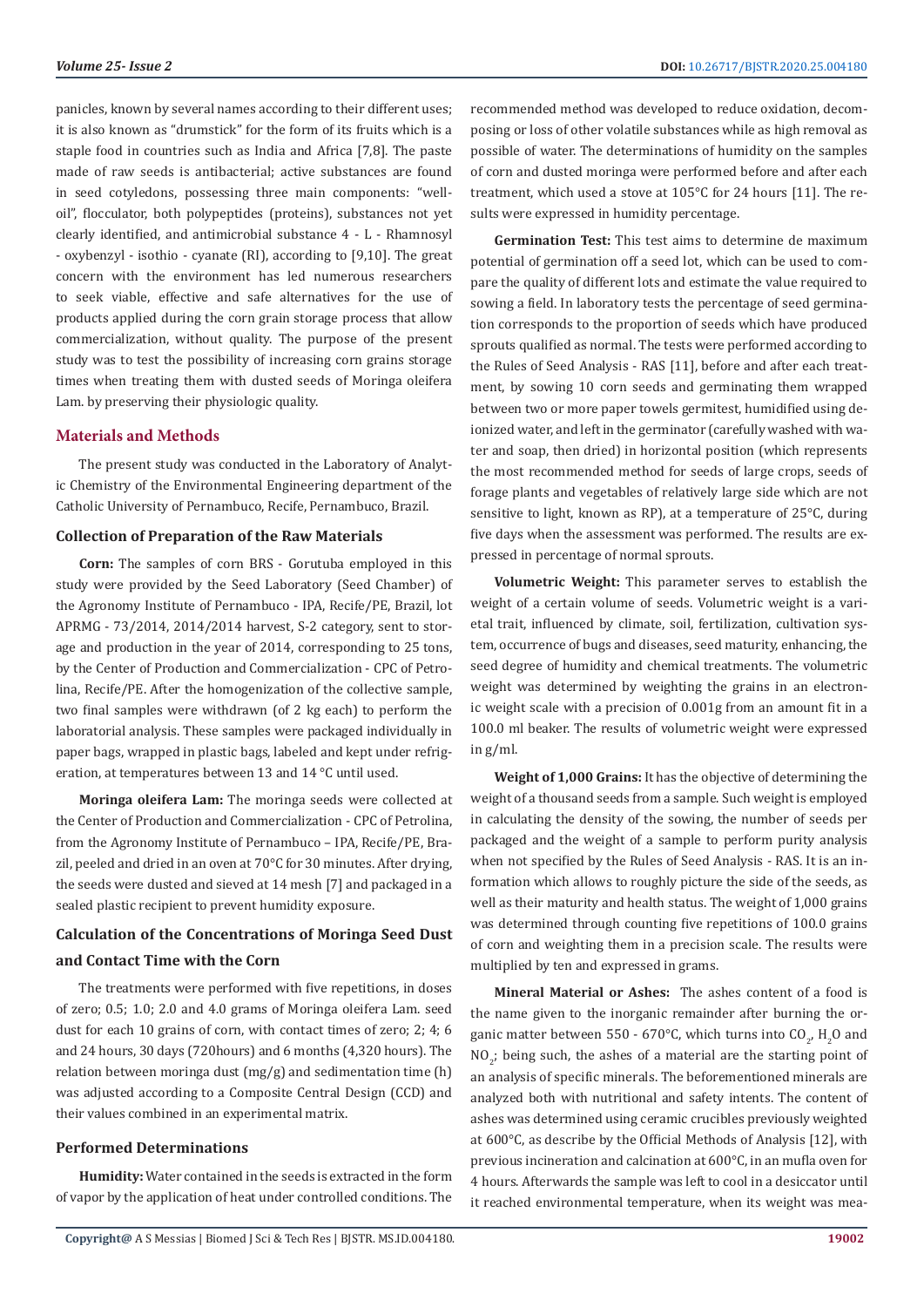sured. The results were obtained by the differences in the weights between the weight of the crucible and the weight of the crucible with the calcinated residue, considering the mass of the sample. Results expressed in percentages.

**Acidity Index:** The loss of quality of seeds and grains during storage is followed by a series of deteriorating modifications, even when it cannot be detected by any other means of viability loss, among which we remark the elevation of the free fatty acids. If the fatty acids - FA are the components of oils and fats, in mono, di and triglycerides then a large amount of free FA points that the product is in fast process of deterioration. The main consequence of that is turning the acidification of the material. An elevated level of acidity indicates, therefore, that the oil or fat is suffering disruptions in is chain, releasing its main components, the FA, and for that reason the measurement of such index is of paramount importance in assessing the state of deterioration (hydrolytic rancidity) of the oil or fat that is consumed.

According to the methodology described by the AOAC [12], the acidity index is determined by adding 150.0 ml of ethylic alcohol (ethanol) in the treatments and in a blank sample, leaving it to rest for 30 minutes, performing agitations each five minutes. The following step is to filter the supernatant in a paper filter of 0.5mm; moving it to an erlenmeyer of 250.0 ml. The titration with a standard solution of NaOH 0.02M f=0.9998 was performed until a pink color appeared while using a phenolphthalein solution at 1% as indicator. The acidity index was expressed in percentages.

# **Results and Discussion**

#### **Humidity**



**Figure 1:** Humidity content of the corn grains in the different treatments.

The results shown in Figure 1 indicate that the humidity content of the samples analyzed in this study has ranged from 2.09 (0.5g Moringa/4h Contact) to 13.45% (1.0g Moringa/24h Contact), which are all below the maximum value allowed by the Ministry of Agriculture (14.5%) according to the regulation n. 845 from 1976

[13]. Only the treatment of 1.0g Moringa/0h Contact presented a value above the permitted (17.71%). Such contents of humidity, found in the corn samples studied, could have contributed to their level and frequency of contamination (data not presented). In samples of stored corn, the absence of contamination has been attributed to humidity levels between 13 and 13.5% [14]. The development of fungi in corn with humidity content of 14% after storage periods of up to 62 days [15]. In this study, the longest period of storage was 6 months (4,320 hours) in the treatment of 4.0g Moringa/6 months Contact.

#### **Germination Test**

The percentage results of the germination of seeds from the hybrid BRS - Gorutuba, both treated and untreated with moringa, it could be verified that seeds subject to phytosanitary treatment generated normal sprouts, which indicates a non-phytotoxic effect of the products over the seeds. It must be highlighted that the seeds presented a good initial quality and the reduction of germination on the treated seeds was only 1%, which validates the possibility of employing moringa to protect the seeds. As stated by [16], the storage potential of seeds is directly related to their initial quality, because a lot of high quality could be stored for longer periods of time, in uncontrolled conditions than one which its initial quality is compromised. Hence the positive results presented with the moringa treatments. It has also been verified that, even with six months of storage, the seeds still kept a percentage of germination above the established minimum for commercialization, which is 85% [17].

# **Volumetric Weight/ Weight of 1,000 grains**

Regarding the volumetric weight of the corn seeds, it was found, on average, a value of 78.95g/ml and an average weight of a thousand grains of 355.39g. Such data corroborate the ones found in germination and humidity, since it could be related to a greater robustness of the seeds employed in the experiment, which is in accordance to what was observed by [18-20]. The results show, not only in volumetric weight but also in the weight of a thousand seeds, that the seeds presented satisfactory criteria in terms of quality, which, in a way, agrees with [18]. Such verification was key, bearing in mind the goal of the study. It must be stressed out, however, due to the novel aspect of the research, further studies on the subject are needed.

# **Mineral Material or Ashes**

The corn seeds presented, in the verification of ash content (Figure 2), a percentage ranging from 3.42 to 20.17%, represented by the treatments of 1.0g M/30 days Contact and 2.0g M/6h Contact, respectively. The mineral content found was considered high, since the maximum value established by the current legislation is 1.4%. Therefore, the ash content found in all treatments was above permitted. Even though it was not affected by the presence of the moringa, ash content increased in function of increasing levels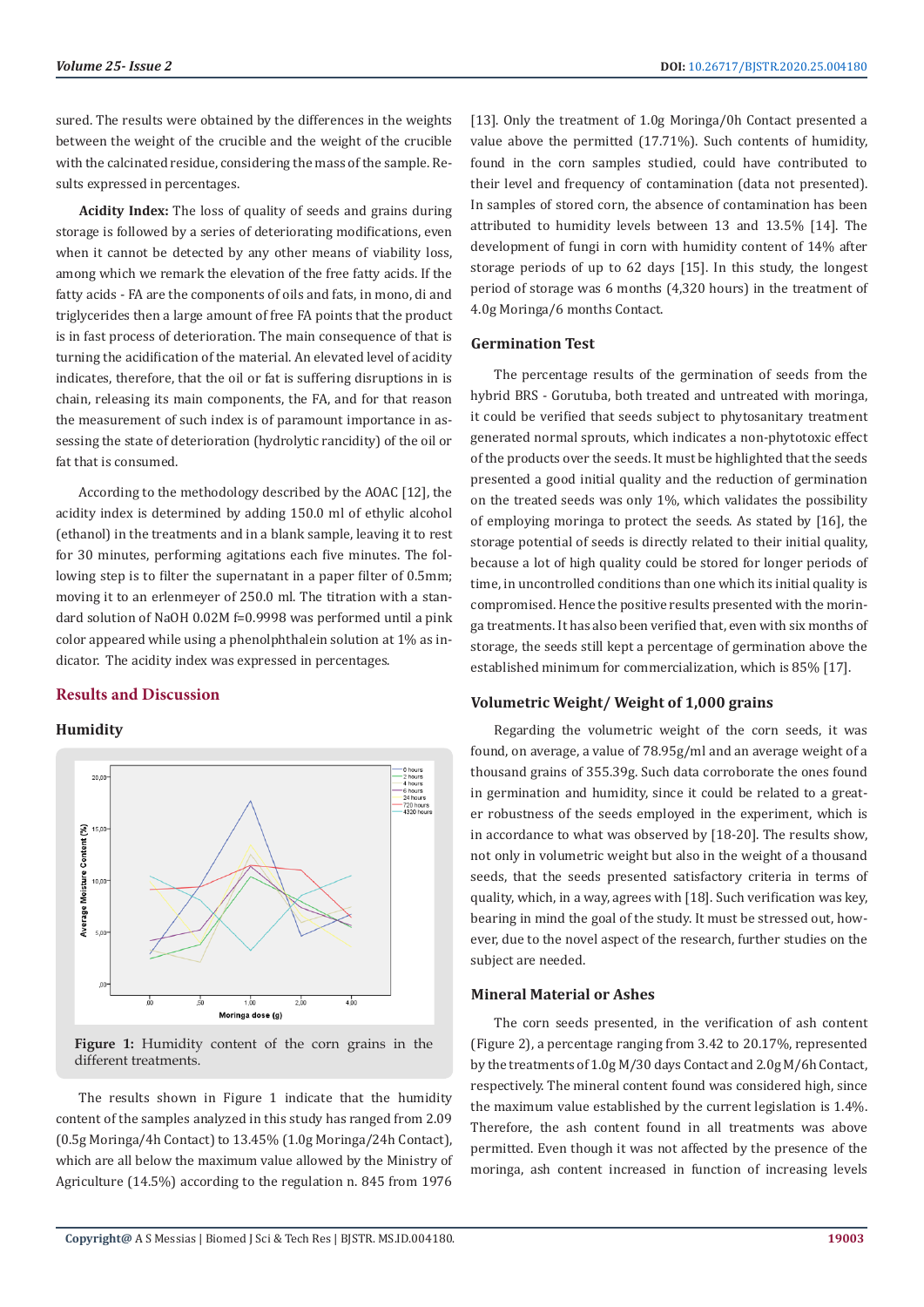of moringa/contact, because, as stated by [21], the availability of minerals influences the mineral composition of the corn grains.



**Figure 2:** Percentage of ashes in corn grains in the different treatments applied.

#### **Acidity Index**

In Figure 3 are presented the acidity index values of corn after the different treatments employed. There have been found, on average, values of 0.35% (0g M/6monthsContact) up to 5.83% (4.0gM/6monthsContact), which point to the fact that the results could be directly related to the presence of insects and fungi amid the grains. An elevated acidity index (above 5%) indicates, therefore, that oil or fat are suffering disruptions in their chains, releasing their main components, fatty acids. That is why measuring this index is of extreme importance in assessing the hydrolytic rancidity of the oil or fat that is being consumed. As stated by [22], insects are the major cause of deterioration and losses during storage. They damage the grains, exposing their inner parts, which facilitates the development of fungi. Their infestation damages the vegetal tissue of this grain, producing carbonic gas  $({\rm CO}_2)$  and water  $({\rm H}_2{\rm O})$ , from grain respiration, which contribute to increasing humidity and, consequentially temperature, which in turn makes fungi multiplication easier (non-presented data).



Figure 3: Percentage of acidity index of corn grains in the different employed treatments.

#### **Conclusion**

In the conditions in which this study was performed, it can be concluded that: The content of humidity in all corn treatments was lower than the maximum value permitted by the Ministry of Agriculture (14.5%). The hybrid BRS - Gorutuba corn seeds subjected to the phytosanitary treatment with moringa presented normal sprouts, which indicates a non-phytotoxic effect of the product over the seeds. Film coating did not affect the physiologic quality of corn seeds and did not interfere in the treatments in the seeds with starting high quality. Volumetric weight can be employed as a satisfactory indicator to assess corn seed quality. The weight of a thousand seeds can be employed as an auxiliary indicator of volumetric weigh in assessing the quality of the stored corn seeds. The application of Moringa oleifera Lam. on corn seeds is technically viable. From what has been observed, further research over the subject is needed, including a possible relationship between volumetric weight and the traits that mark seed robustness.

### **Acknowledgements**

The authors are grateful to the Coordination of Improvement of Higher Education Personnel (CAPES) for the master's scholarship, to the Foundation for the Support of Science and Technology of the State of Pernambuco (FACEPE) for the research aid, to Agronomic Institute of Pernambuco (IPA) for the physical space, to the Consortium Universities for the research aid and to the Analytical Chemistry Laboratory of Catholic University of Pernambuco for the support in the experiments.

#### **Competing Interests**

Authors have declared that no competing interests exist.

#### **References**

- 1. [\(2014\) Projections of Agribusiness Brazil 2014-2015 to 2024-2025.](http://www.agricultura.gov.br/assuntos/politica-agricola/todas-publicacoes-de-politica-agricola/projecoes-do-agronegocio/projecoes-do-agronegocio-brasil-2014-2015-a-2024-2025.pdf/view) [Agriculture Livestock and Supply.](http://www.agricultura.gov.br/assuntos/politica-agricola/todas-publicacoes-de-politica-agricola/projecoes-do-agronegocio/projecoes-do-agronegocio-brasil-2014-2015-a-2024-2025.pdf/view)
- 2. [Souza OW, Silagem de milho úmido, Lorini I, Miike LHE, Scussel VM](https://pesquisa.bvsalud.org/portal/resource/pt/ses-17745) [\(2002\) Grain storage. Campinas: IBG 859-885.](https://pesquisa.bvsalud.org/portal/resource/pt/ses-17745)
- 3. [Carvalho MLM \(1992\) Refrigeration and quality of corn seeds stored in](https://teses.usp.br/teses/disponiveis/11/11136/tde-20200111-133703/pt-br.php) [piles with different packages. ESALQ: Piracicaba pp. 986.](https://teses.usp.br/teses/disponiveis/11/11136/tde-20200111-133703/pt-br.php)
- 4. [Bewley JD, Black M \(1994\) Seeds: physiology of development and](https://www.springer.com/gp/book/9781461357032) [germination. \(2 edn.\).](https://www.springer.com/gp/book/9781461357032)
- 5. [Ndabigengesere A, Narasiah SK \(1996\) Influence of operating](https://www.tandfonline.com/doi/abs/10.1080/09593331708616479) [parameters on turbidity removal by coagulation with Moringa oleifera](https://www.tandfonline.com/doi/abs/10.1080/09593331708616479) [seeds. Environmental Technology 17\(10\): 1103 - 1112.](https://www.tandfonline.com/doi/abs/10.1080/09593331708616479)
- 6. [Muyibi SA, Evision LM \(1995\) Moringa oleifera seeds for softening hard](https://www.sciencedirect.com/science/article/abs/pii/004313549400250B) [water. Water Research 29\(4\): 1099-1104.](https://www.sciencedirect.com/science/article/abs/pii/004313549400250B)
- 7. [Gomes Filho AJ, Paiva SC, Takaki GMC, Messias AS \(2019\) Application](http://www.journalcjast.com/index.php/CJAST/article/view/30212) [of Moringa in the removal of salts from the desalinator reject. Current](http://www.journalcjast.com/index.php/CJAST/article/view/30212) [Journal of Applied Science and Technology 36\(1\): 1-13.](http://www.journalcjast.com/index.php/CJAST/article/view/30212)
- 8. [Alves, MM \(2015\) Use of Moringa oleifera seed in the physical chemical](http://repositorio.roca.utfpr.edu.br/jspui/handle/1/5325) [treatment of fish farm wastewater. ROCA.](http://repositorio.roca.utfpr.edu.br/jspui/handle/1/5325)
- 9. [Santana PMA, Messias AS \(2019\) Cadmium sorption by Moringa oleifera](http://www.journalajee.com/index.php/AJEE/article/view/30135) [Lam. Asian Journal of Environmental and Ecology 11\(2\):1-7.](http://www.journalajee.com/index.php/AJEE/article/view/30135)
- 10. [Francisco, Adriana Ribeiro \(2012\) Coagulation with Moringa oleifera](http://bdtd.ibict.br/vufind/Record/CAMP_627c804534b27f81caae8a6778e08ac1) [followed by slow filtration in the reduction of Cryptosporidium spp. by](http://bdtd.ibict.br/vufind/Record/CAMP_627c804534b27f81caae8a6778e08ac1) [simulation with polystyrene microspheres. BDTD.](http://bdtd.ibict.br/vufind/Record/CAMP_627c804534b27f81caae8a6778e08ac1)